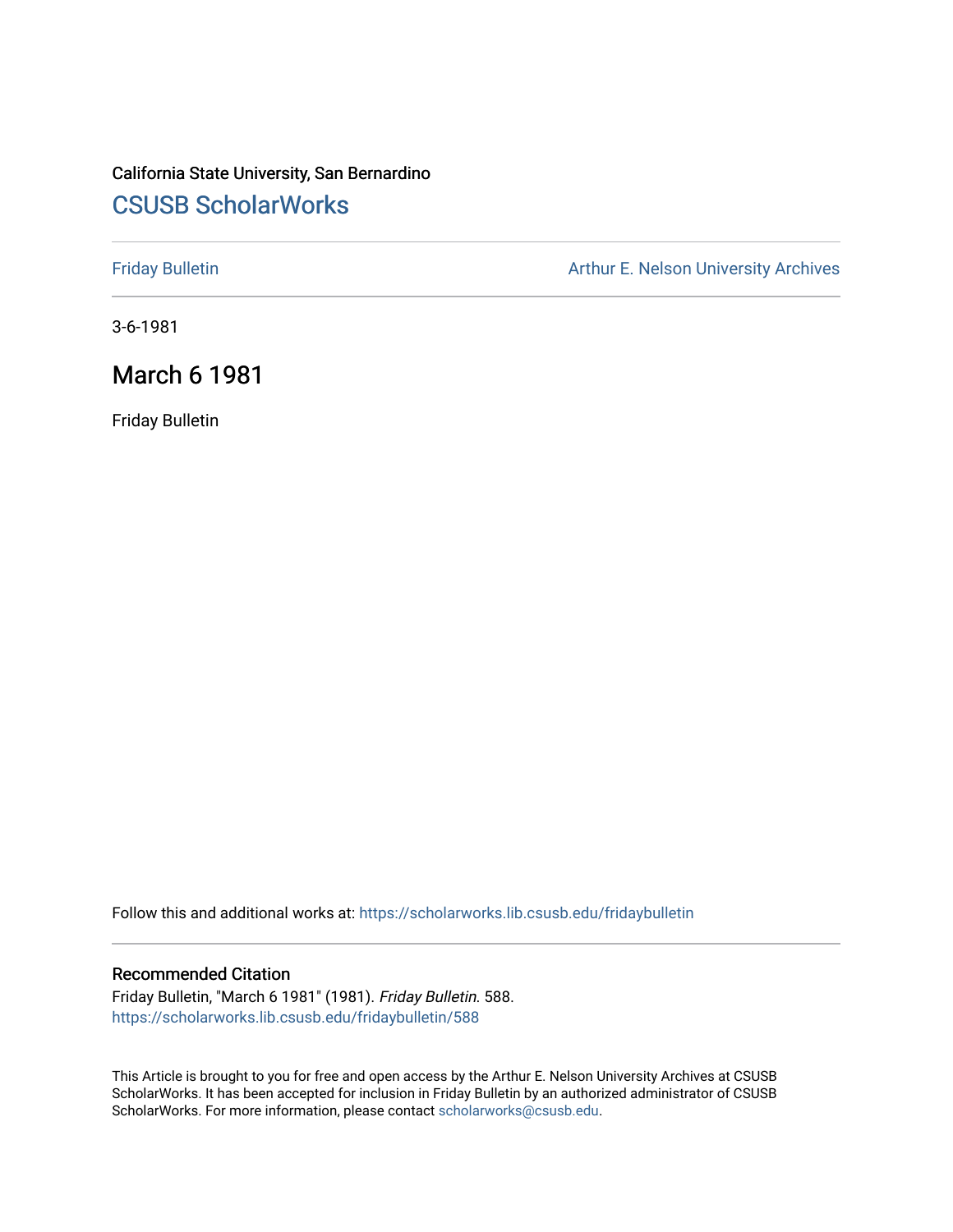

 $\overline{\phantom{1}}$ illilltll ttllllil **Times s production**<br>Excess production<br>Excess production<br>Excess production = pi **iiiTirirrii**  ell let " 1\* 11 H It 1

March 6, 1981

SUPREME COURT SAYS NO The California Supreme Court has denied a request that **EXECUTE SOUTH STATE AND STATE STATE STATES** state employees be given the \$25 million in interest. earned on the lump-sum back pay awarded in December.

The 4-2 ruling, made Feb. 16, also denied all other petitions concerning the back pay issue. Howard Jarvis and others had asked the Court to delay a decision on the interest and to reconsider its favorable ruling made in December.

As a result of this ruling, the way is now clear for final disbursements of some \$207 million in back pay to those current and former employees who have not yet received their checks. Checks to some 40,000 retired, no longer employed and current employees will be issued to departments by mid-March, according to the State Controller's Office.

While ruling against the interest payment, the Court said the California State Employees Association (CSEA), which filed the request on behalf of state employees, could pursue its attempt at getting the interest money in a lower court. CSEA has indicated it will file an action seeking the interest with the State Court of Appeal.

In addition. Assembly Bill 161, which will give the interest to employees if approved^ by the Legislature and the Governor, has been dropped off the Assembly Committee hearing schedule indefinitely.

The \$207 million in back pay gave some 200,000 state employees a 7 percent lump-sum payment for a nine-month period from Oct. 1, 1978 to June 30, 1979. The money was invested in the state's pooled Interest fund while the retroactive pay case made its way through the judicial process. Initially, the Legislature granted the raises over the Governor's veto. That action was challenged by Jarvis.

--Shore-Lines, publication of the CSUC Chancellor's Office

AIR CONDITIONING TO BE Air conditioning will be restored to the campus about  $R$  ESTORED ABOUT  $M$ ID-May  $M$  mid-May under terms of a contract for repair of the dam-<br>RESTORED ABOUT  $M$ ID-MAY aged cooling tower and reconstruction of the destroyed aged cooling tower and reconstruction of the destroyed tower.

Bids were opened Feb. 25 with the contract going to F.M. Thomas Air Conditioning, which submitted the low bid of \$120,300 for both towers. The bid was substantially lower than the architects' estimate of \$l40,000. Work is expected to start in two to eight weeks with repair of the first tower to be completed about mid-May. That tower will provide cooling while the second unit is reconstructed.

The other bidders were: San-Val Air Conditioning, \$124,951; Hansen Mechanical, \$125,170; Los Angeles Air Conditioning, \$127,000.; Herzig Corp., \$139,700; DaIworth, Inc., \$141,000; Ashman Air Conditioning, \$153,098, and Armada Mechanical, \$154,896.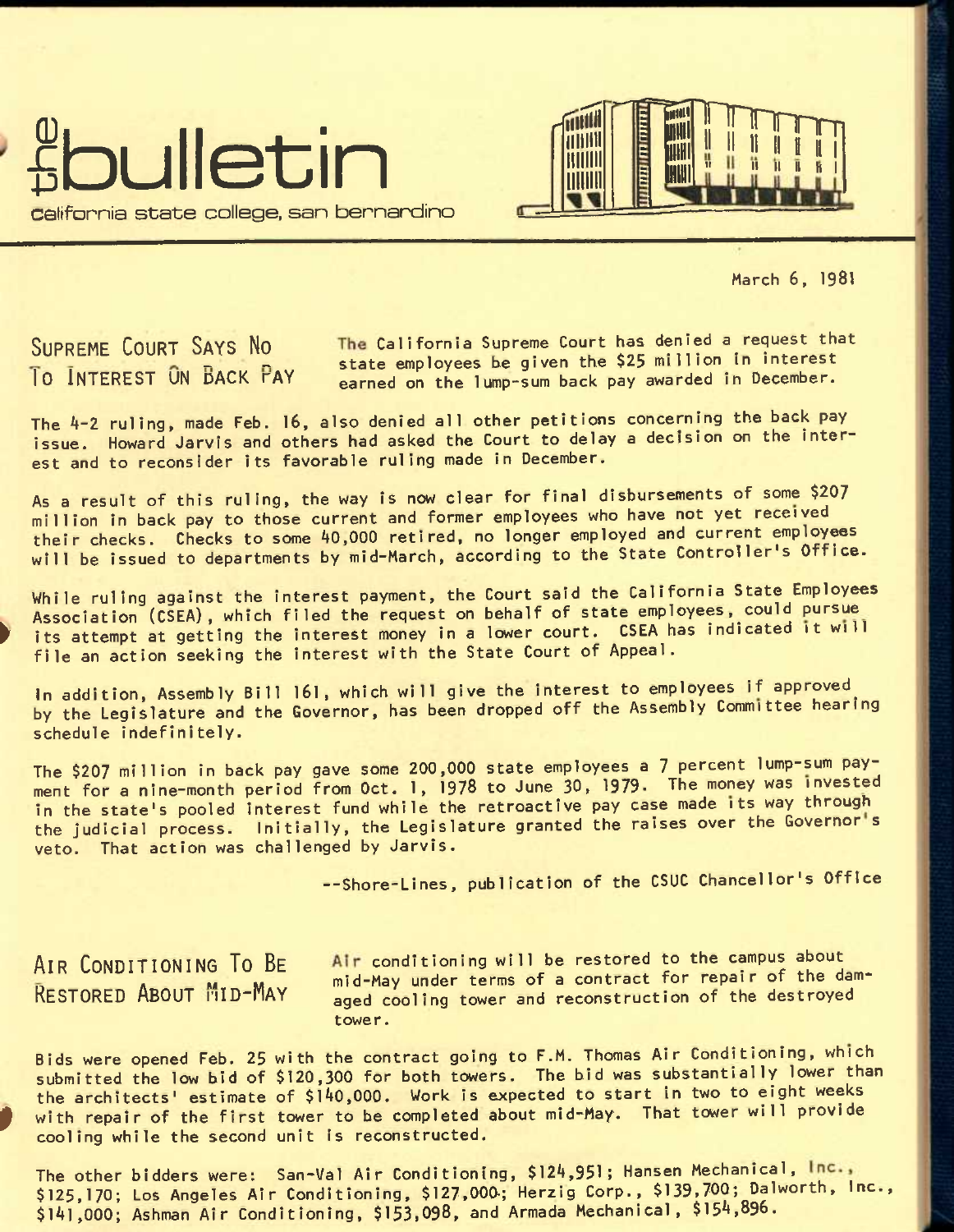MODEL U.N. SPONSORING Students who will be attending the Western Con-DANCE, INTERNATIONAL LUNCH ference Model United Nations in Portland, Ore., **this month will sponsor two fund-raising events next week. An International luncheon Is sched-**

**uled for Wednesday and a dance for Thursday, The luncheon will be held in the Lower**  Commons from 11:30 a.m.-1:30 p.m. and the dance In the Student Union Multipurpose **Room from 9 p.m.-l a.m.** 

**Tickets may be purchased at the door. The luncheon is \$3.50 and the dance is \$1.** 

**The luncheon will feature a menu from around the world, a live band and a belly dancer** 

ESCAPE DEADLINES Sign-up deadlines are next week for the final two Great Escape<br>FALL NEXT WEEK <sup>181</sup> events this quarter. Deadline for intramural snow olym-<sup>18</sup>l events this quarter. Deadline for intramural snow olym**pics scheduled for March 13 Is Wednesday and the deadline for a canoe trip down the Colorado River March 21 and 22 Is Thursday. Registrations are taken at the Student Union desk.** 

FRENCH COMEDY NEXT FEATURE **"Mr. Hulot's Holiday,"** a French comedy, is the IN FOREIGN FILM SERIES **foreign film series offering for tomorrow night. The movie, hailed as a masterpiece of mime over dialogue, examines how hard people "work" at having fun. The movie starts at 7 p.m., PS 10. There is no admission charge.** 

STUDENT ART SHOW Art students Marsha Ubovich, Tim Sherwood and John Frame will <sup>O</sup>PENS MONDAY **display acryllc and oil paintings, wood sculpture and pastel drawings In the Art Gallery starting Monday. An opening reception is scheduled for 7:30-9 p.m. Everyone is invited. The show closes March 27.** 

CHAMBER ORCHESTRA PERFORMS SUNDAY

**Selections from Schubert, Bach and Stravinsky are on the program for the Chamber Orchestra concert at 3 p.m., Sunday In the Recital Hall. Admission is \$2 general with students and chlIdren free.** 

**The California State College, San Bernardino BULLETIN Is published Fridays by the Public Affairs Office, AD 117, extension 7558. Items for publication should be received in writing by noon Tuesday.** 

Edna Steinman, Director of Public Affairs<br>**Editor ....Charles Hand Calendar Items .... Ruth Moran Printed in the Duplicating Center**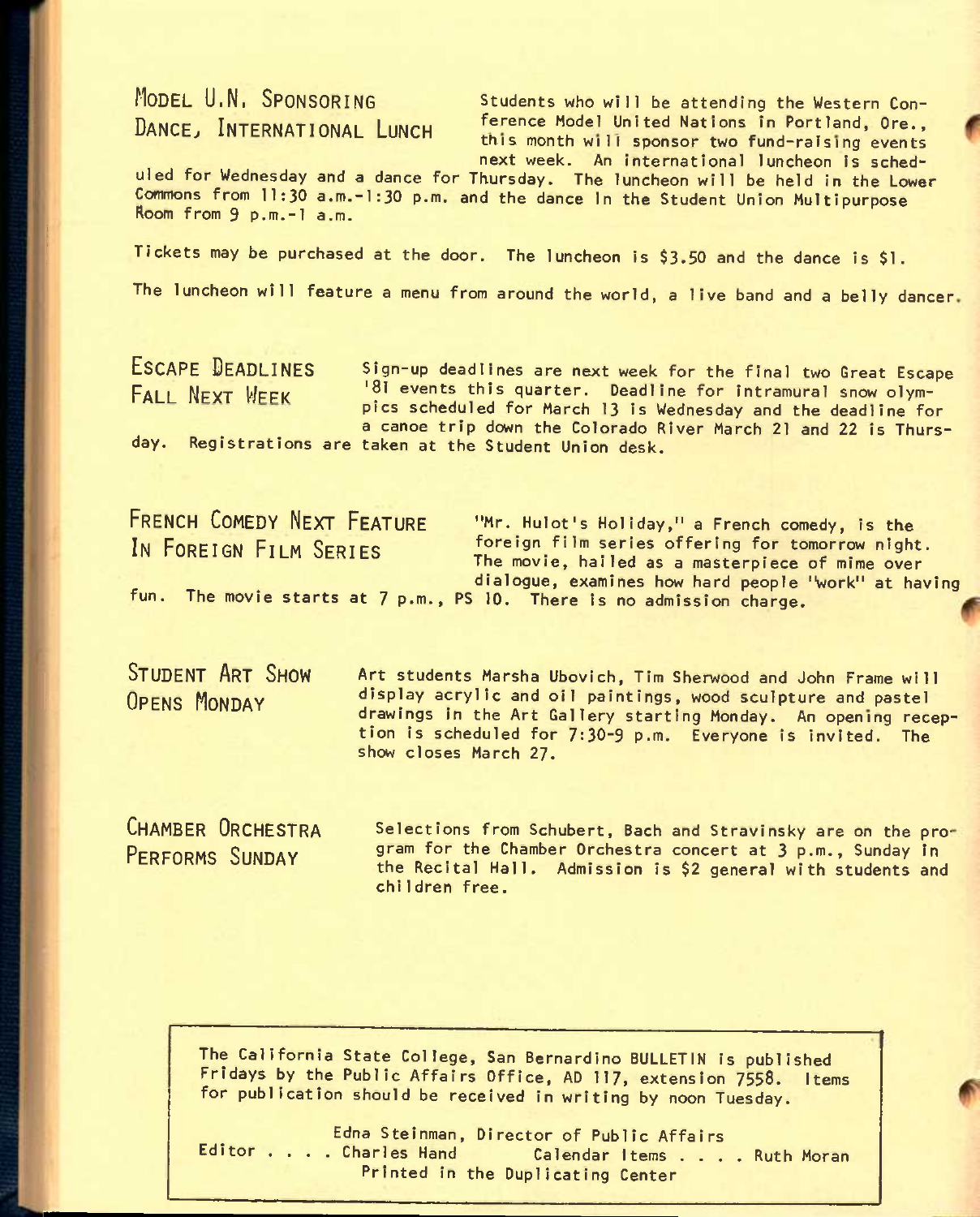APPLICATIONS INVITED FOR Applications for the CSUC 1981-82 Administrative ADMINISTRATIVE FELLOWSHIPS Fellows Program must be submitted by March 23 to Dr. J.C. Robinson (Academic Affairs).

The proposed 1981-82 budget allows for 12 internships; appointments, however, are con tingent on the Legislature's approval of funds. Applications are being taken now so appointments can be made when the funds are approved.

The Administrative Fellows program is open to faculty members and administrators with either tenure/permanent or probationary status. Normally, the fellows are assigned to campuses other than their own. Salary, vacation and retirement benefits are provided as if they were in their regular positions. Women and ethnic minorities are particularly encouraged to apply.

Further information may be obtained from Dr. Robinson's office, Ext. 7510.

The Department of Public Safety will sponsor six Tear Gas for Citizens courses beginning March 14. The courses will provide instruction in the proper and legal use of tear gas and qualify participants for a permit to carry a gas canister. TEAR GAS COURSES To BE OFFERED

Preregistration, which is required, may be accomplished at a table in front of the Library from noon-1 p.m. and 6-7 p.m., Wednesday and from 11 a.m.-noon and 7-8 p.m., Thursday. Each session is limited to 35 people.

The first session is scheduled for 9-11 a.m., March 14. Subsequent courses will be offered from 7-9 p.m., March 16 and 17; 9-11 a.m., March 21; 6-8 p.m., March *2k;* and 7-9 p.m., March 31. All of the courses will meet in the Lower Commons, except the March 31 session, which will be in the Student Union.

The cost is \$3.70, payable in cash at the door. Participation is limited to CSCSB faculty and staff and their spouses and CSCSB students with current ID cards. Anyone taking the course must also be at least 18 and not have been convicted of any felony or assault with or misuse of tear gas and must not be addicted to drugs.

DORM RESIDENTS TO PRESENT WOODY ALLEN COMEDY "GOD"

The Woody Allen comedy "God" will be staged by Serrano Village students at 8:15 p.m., Monday and Tuesday In the Student Union Multipurpose Room. The play is produced and directed by the students.

 $"$ God<sup> $"$ </sup> is a typically Allenesque mix of wit and wackiness set in 500 B.C. Greece. The plot calls on a bevy of diverse characters from Groucho Marx to bursitis to seek answers to the timeless questions of humanity.

Tickets are available in advance from the Student Union desk and will be sold at the door for \$1.25.

TAX SHELTERS To BE EXPLAINED

A representative of Waddell and Reed, Inc., will be available in the Student Services Building Conference Room, SS-I7I, from 10 a.m. to 2 p.m., Tuesday and Wednesday to discuss the company's tax sheltered plans. A packet of information has been sent to full-time employees through interoffice mail.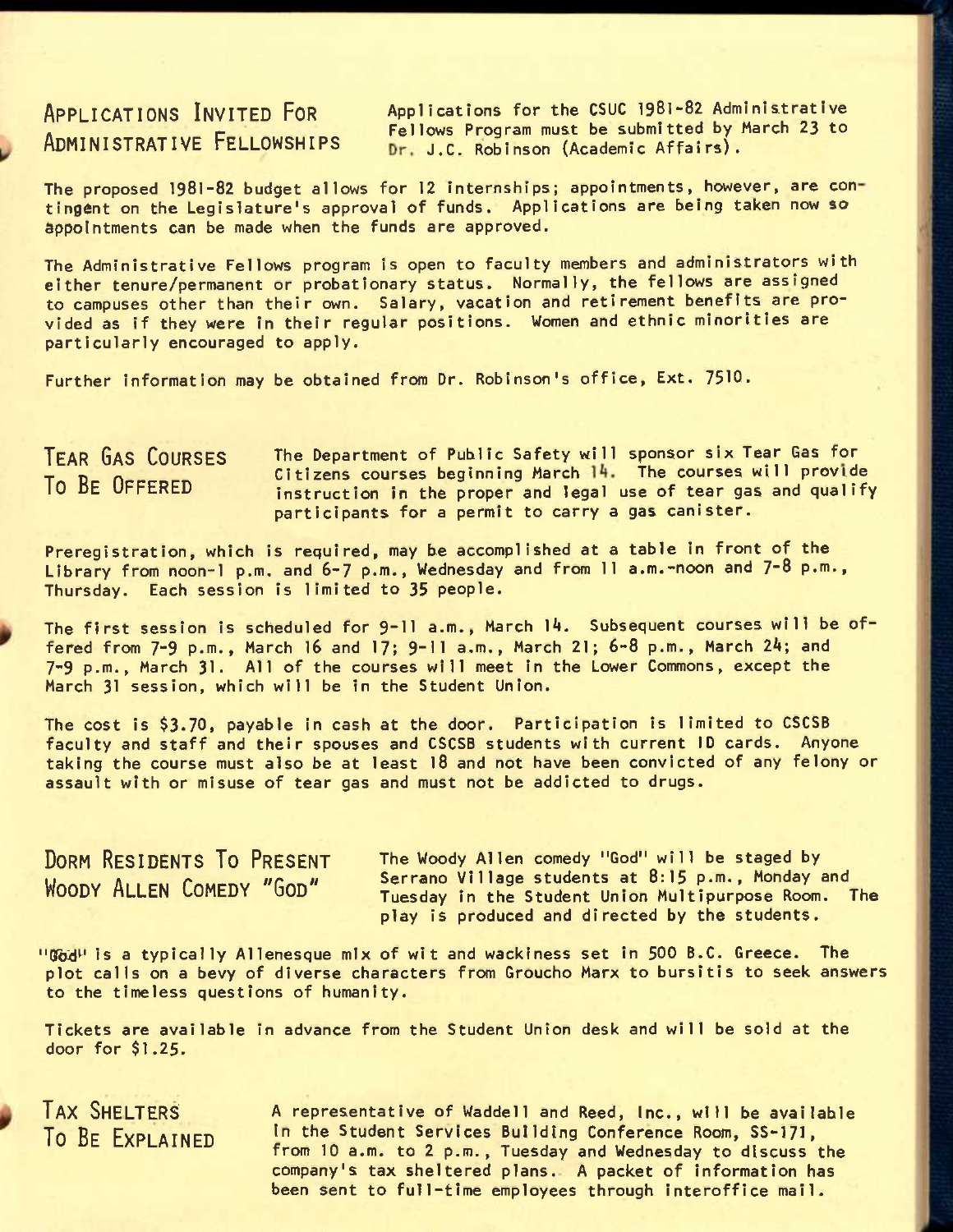AUTHORITY ON RULING CLASSES Dr. G. William Domhoff, author-teacher, will TO , ROLLING CERTIFY THE THE THE TELL THE TELL THE TELL THE TELL THE WEDNESDAY TO GAL STATE MEDICINE THE WILL SPEAK ON ture and a class discussion. He will speak on "Who Rules America: Have We Learned Anything

New Lately?" at 3 p.m., Wednesday In the Student Union Multipurpose Room. The public is invited.

Members of the campus community also are invited to attend a discussion by Dr. Domhoff of his latest book, "The Powers That Be," at 10 a.m., Wednesday in LC 8. The discussion will be in Dr. James D, Thomas' American government class.

Dr. Domhoff, professor of psychology and sociology at UC, Santa Cruz, believes government is dominated by an elite. In "The Powers That Be" he contends managers of large banks and corporations exert undue influence over U.S. governmental policy.

The visit by Dr. Domhoff, who was well received several years ago, is sponsored by the Lecturers and Artists Committee.

CHOIR, CHAMBER SINGERS The Concert Choir and Chamber Singers will perform TO PERFORM DIVERSE MUSIC a variety of music from contemporary to renaissance during its 8:15 p.m., Wednesday concert in the Recital Hall. General admission is \$2 with students and children admitted free.

A major feature of the concert will be the use of student conductors. The 18-voice Chamber Singers will present five selections, in addition to the Concert Choir's repertoi re.

FREE BREAST EXAMS END WEDNESDAY

The Nursing Department's program of free breast examinations ends Wednesday. Anyone, male or female, may receive a free exam between 1 and  $4$  p.m. An appointment, which is necessary, may be made by calling the Nursing Department Office, Ext. 7346.

NOTEWORTHY Dr. Marilyn Ambrose (Education) served on the planning committee for the State Teacher Educator Conference held in San Francisco Feb. 19' 20. She and Dr. irving Buchen (Humanities) also conducted a workshop on futures forecasting at the conference.

Dr. Wallace Cleaves (Psychology) has been approved by the State as a specialist in clinical neural psychology to work with state-certified developmentally disabled persons .

Dianna J. Pelletier (Learning Center) has been awarded a certificate of achievement by the Jesuit School of Theology at Berkeley for her participation as co-learner in the doctoral program of ministerial studies.

Edna Steinman (Public Affairs) was elected president of the San Gorgonio Girl Scout Council at the annual meeting last Thursday.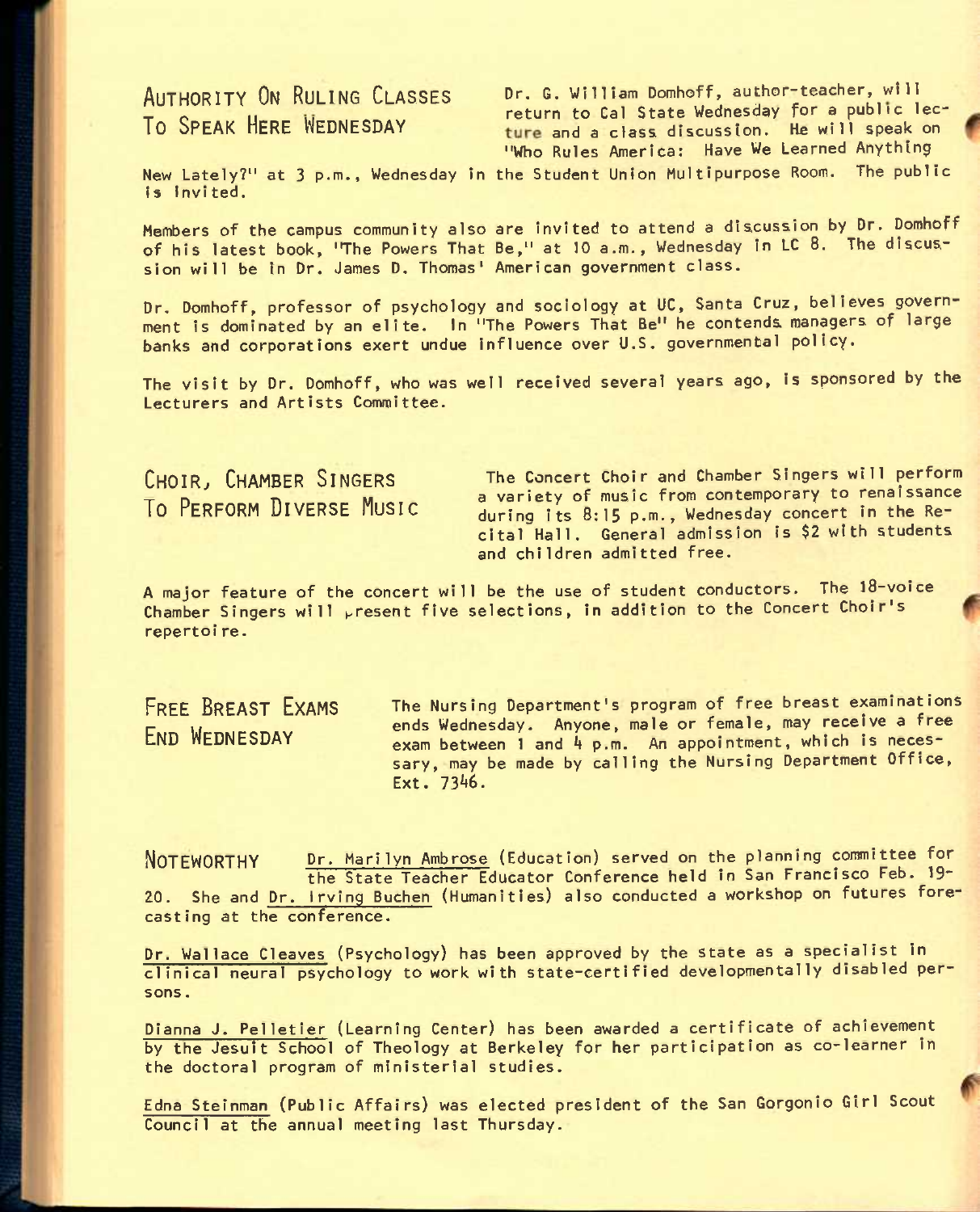SPEAKING OUT Dr. Richard Ackley (Academic Administration) presented a paper, "National Defense at Sea: Our Navy" at a University of Southern California conference March 3-6. Papers presented at the conference will be published In book form by the USC Press.

Howard Dretel (Business Administration) spoke Wednesday on "Getting the Most Out of Your Advertising Dollar" before the Downtown Redlands Business Improvement District.

Dr. Carol Goss (Political Science) spoke Tuesday to the Uptown Lions Club in San Bernardino on "Congressional Criminals."

Chris Grenfell (Physical Education and Recreation) spoke to the Crestline-Lake Gregory Rotary Club in Crestline Feb. 27 on "History of Skiing in the San Bernardino Mountains."

Dr. Dianne Irwin (Learning Center) spoke on "How to Survive In College" Wednesday at Colton High School.

Donna Junghardt (Nursing) spoke on "Community Follow-Up Mangement of the Grieving Process and Coping Mechanisms for the Health Professional" at a workshop on the Management of Sudden Infant Death Syndrome in San Bernardino Feb. 19 and ZO.

Dr. Heiene Koon (English) and Dr. Ruth Wilson (Biology) are conducting a workshop on writing reinforcement today at Cal State, Long Beach.

## **PERSONNEL**

New to the college:

Full-time, permanent Val M. Pfelffer Clerical Assistant 11lA Academic Planning, Ext. 7521

Full-time. temporary Helga E. Scovel Student Affairs Trainee Activities, Ext. 7407

Left the college: John Faulk Groundsperson Plant Operations

Diana G. Robinson Clerical Assistant IIA Library

## EMPLOYMENT OPPORTUNITIES

Accounting Clerical Assistant 111B--Salary \$1130-\$135A/mo.; full-time, permanent. Apply by 2 p.m. March 13.

Admissions Clerical Assistant IIA--Salary \$946-\$1130/mo.; full-time; temp, to June 30. Apply by 2 p.m. March 13.

## ADMINISTRATIVE OPPORTUNITY

California State University, Fullerton, President. Apply to Dr. Robert E. Tyndall, CSUC. Application deadline: March 13-